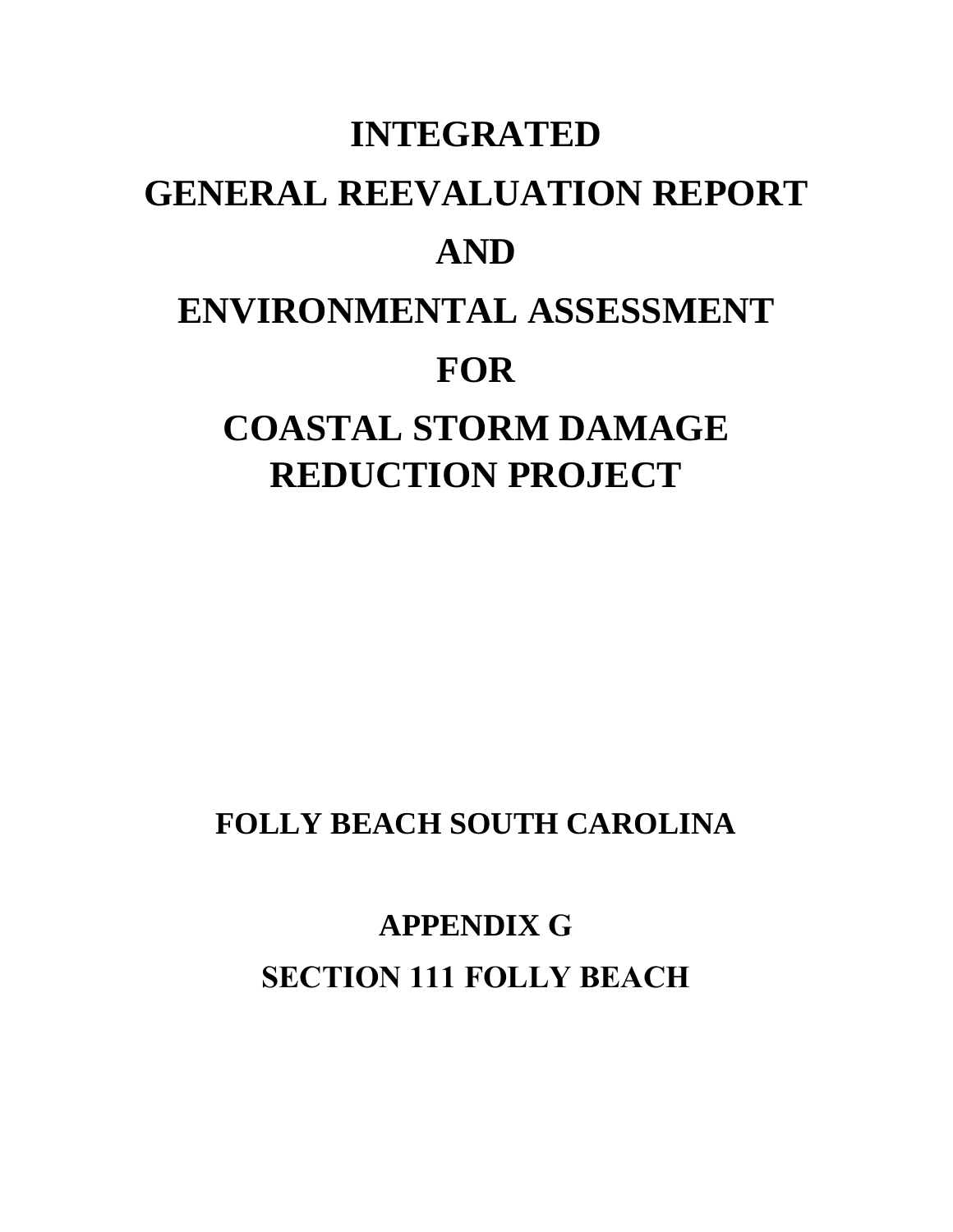## Section 111 Appendix

#### Section 111 Authority

Section 111 of the River and Harbor Act of 1968, as amended, (Section 111) authorizes the Secretary of the Army to "investigate, study, plan, and implement structural and nonstructural measures for the prevention or mitigation of shore damages attributable to Federal navigation works." 33 U.S.C. § 426i. Implemented prevention or mitigation measures are cost-shared "in the same proportion as the cost-sharing provisions applicable to construction of the project causing the shore damage." Further, the Secretary shall integrate Section 111 mitigation measures with specifically-authorized Federal Coastal Storm Risk Management (CSRM) studies or projects in the same geographic area for a complete solution to shore damages. 33 U.S.C. § 426i(d); ER 1105-2-100, ¶F-26.b. Under USACE policy, it is appropriate to exercise Section 111 authority to mitigate or prevent shore damages when equitable and in the public interest. EP 1165-2-1, ¶12-24.

### Folly Beach Section 111 History and Development of Mitigation Measures

USACE recognition of the relationship between the Federal navigation jetties for Charleston Harbor and shoreline damages at Folly Beach has a long history. A Federal project for the construction of two jetties to protect the Charleston Harbor entrance channel was adopted in 1878; subsequent projects provided for increasing the lengths and heights of the jetties and deepening of the entrance channel. In conjunction with the ongoing deepening of Charleston Harbor (including the entrance channel), USACE continues to perform maintenance on the Federal jetties. The Federal navigation jetties have been constructed and maintained at 100% Federal expense.

As early as 1935, USACE reported to Congress on a cooperative study with the State of South Carolina pursuant to Section 2 of the River and Harbor Act of 1930 regarding Beach Erosion at Folly Beach, SC. H.R. Doc. No. 156, 74<sup>th</sup> Cong., 1<sup>st</sup> Sess. (1935). At the time, the shoreline at Folly Beach was observed to be a comparatively flat beach of fine sand, with a line of sand dunes immediately shoreward ranging in height from 12 to 18 feet above mean low water. Among other things, the report concluded that "[l]ittle if any of the littoral drift from the coast north of Charleston Harbor reaches Folly Island because of the large volume of flow in and out of that entrance [channel]." [Report, at 12]

In 1987, USACE completed a Section 111 study (Folly Beach Section 111 Study) to "define any damages to adjacent shores that may be attributable to the Federal navigation project for Charleston Harbor, and to determine the most efficient methods of alleviating identified damages." The study reach included the entire Atlantic frontage of Folly Island, extending from Dewees Inlet on the northeast to Stono Inlet on the southwest, and from the front beach to the - 30 feet MLW ocean depth. Below (Figure 1) is the location map of the Section 111 study area. Figure 1 also depicts the location of the entrance channel jetties in relation to Folly Beach (the north jetty is 15,443 feet long and the south jetty is 19,104 feet long).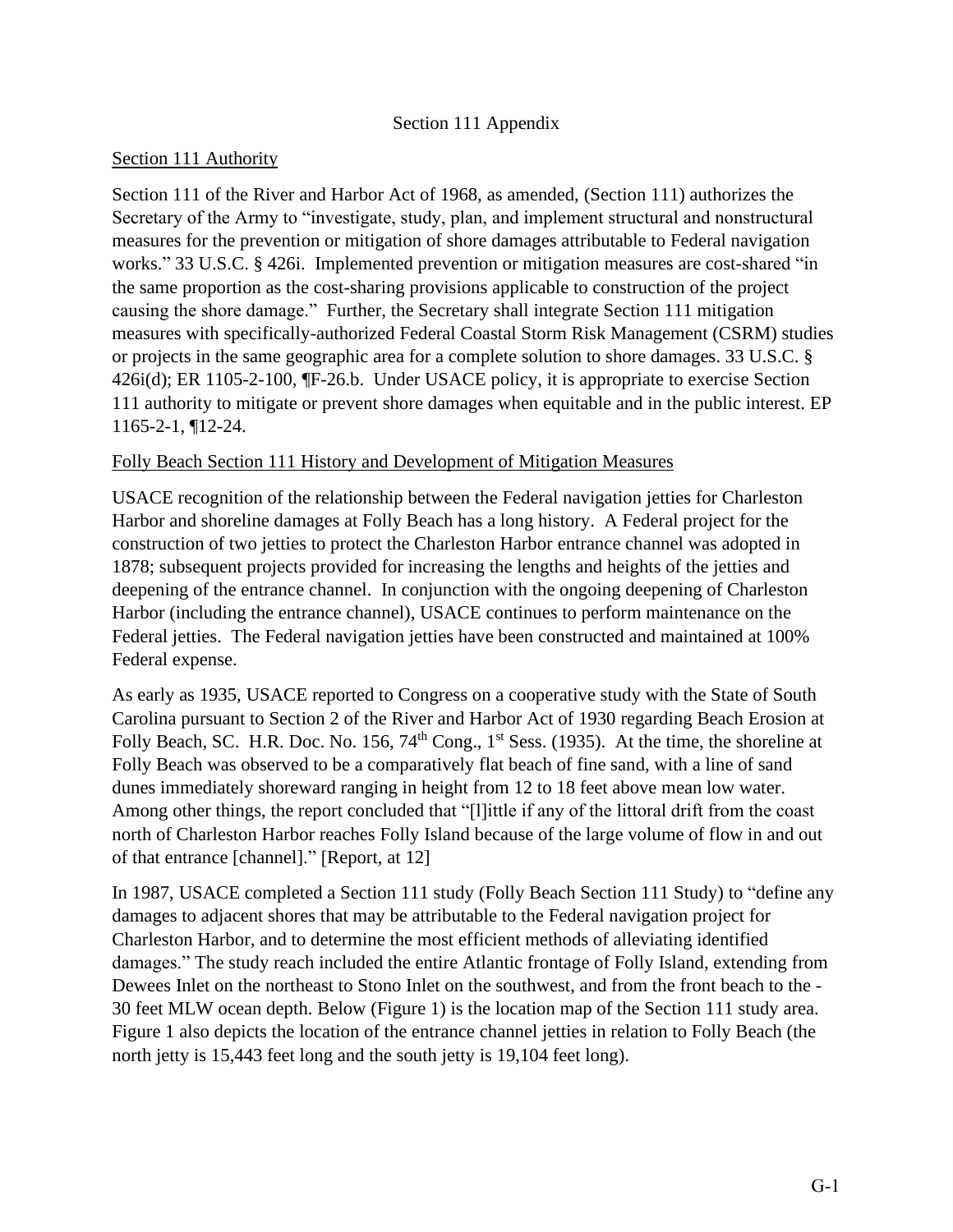

Contained in the Folly Beach Section 111 Study was both (1) findings on how much erosion on the front beach of Folly Island was attributable to the Charleston Harbor Navigation Project and (2) a selected plan for mitigating the Charleston Harbor Project's impact.

The Folly Beach Section 111 Study first found that the navigation works at Charleston Harbor were responsible for about fifty-seven percent (57%) of the erosion that had occurred along the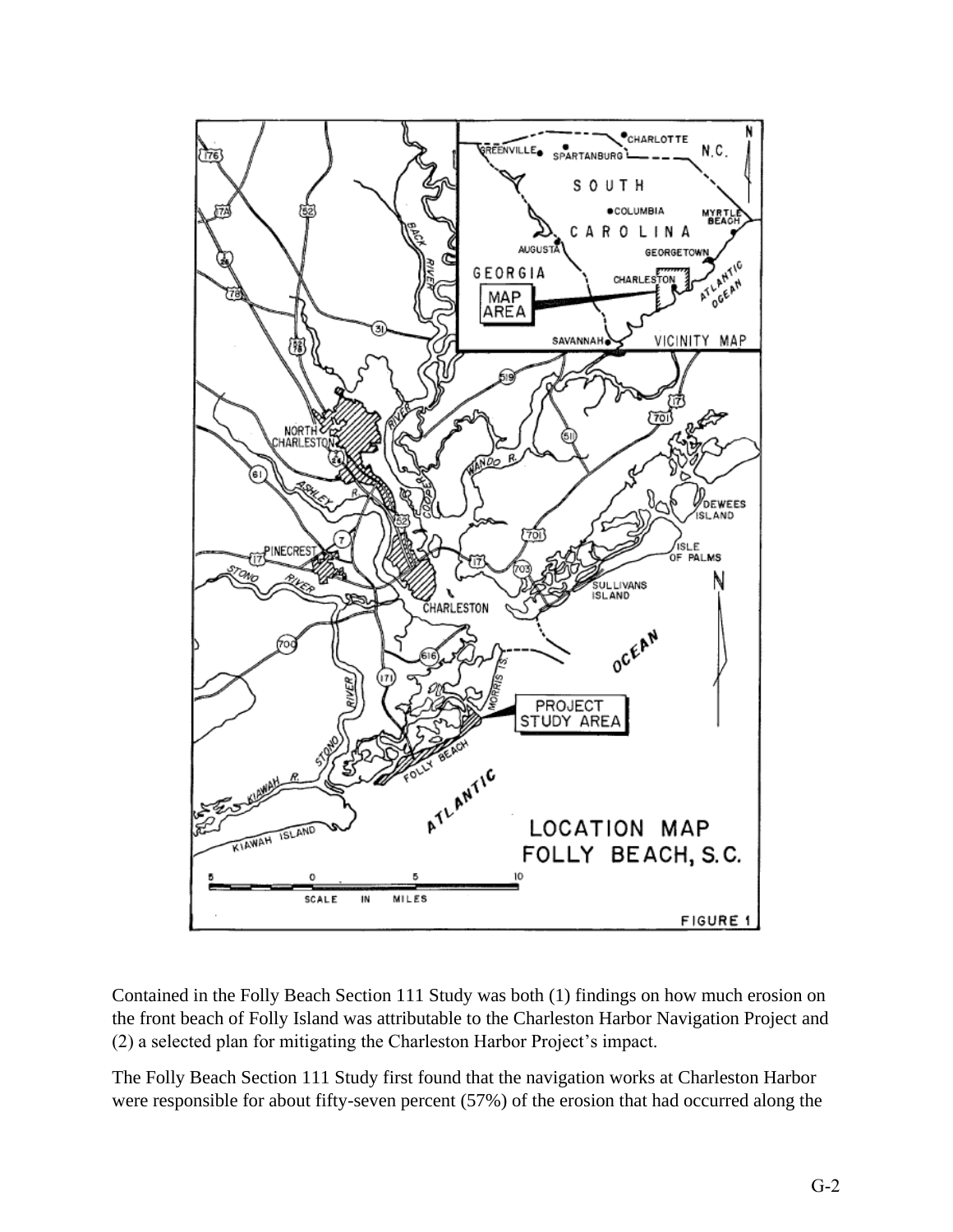front beach at Folly Island. Shown below is page 20 of the Section 111 study, which summarized the technical investigations leading to the study findings.

#### TECHNICAL INVESTIGATIONS

€

The Charleston District requested the U. S. Army Corps of Engineers' Waterways Experiment Station (WES) to have its Coastal Engineering Research Center (CERC) evaluate the Charleston Harbor Navigation Project and determine if the construction of that project had any impact on the erosion at Folly Island. CERC's findings are presented in a report entitled "Evaluation of the Impact of Charleston Harbor Jetties on Folly Island, South Carolina". CERC's analysis is intended to document the historic bathymetric changes and shoreline movements, and to calculate volumetric changes between time periods. The study also included a limited regional shoreline movement assessment, a wave transformation analysis, and a literature search of publications relating to coastal processes and morphology near the study area. CERC's study concluded that:

"Construction of the Federal navigation project at Charleston Harbor resulted in diversion of the main ebb-tidal channel and landward migration of ebb-tidal shoals offshore of Morris Island. Littoral sediment transport from the north has been effectively blocked by the jetties, causing a decreased sediment supply to Folly Island and offshore areas. This reduction of sediment supply has decreased the volume of material in the Folly Island shoal and steepened offshore contours, ultimately increasing wave energy potential along Folly Island. Non-federal factors such as sea level rise and erosion mitigation efforts by local interests have also played roles in shoreline behavior on Folly Island. An evaluation of the various study results, including shoreline evolution, change in wave energy potential, and a sediment balance assessment has resulted in the identification of 57 percent of the average volumetric loss rate from Folly Island attributed to the non-mitigated effects of the Federal navigation project."

 $-20-$ 

In sum, the jetties that stabilize the Charleston Harbor entrance channel also block the southward littoral transport of sediment to Folly Beach. This decrease in sediment supply also resulted in steepened offshore contours, increasing wave energy potential along the Atlantic frontage of Folly Island.

The Folly Beach Section 111 Study then determined that the best solution at that time to prevent shore damage and mitigate this direct impact on the Folly Island front beach shoreline was the construction and periodic nourishment of a project previously-authorized in the 1986 Water